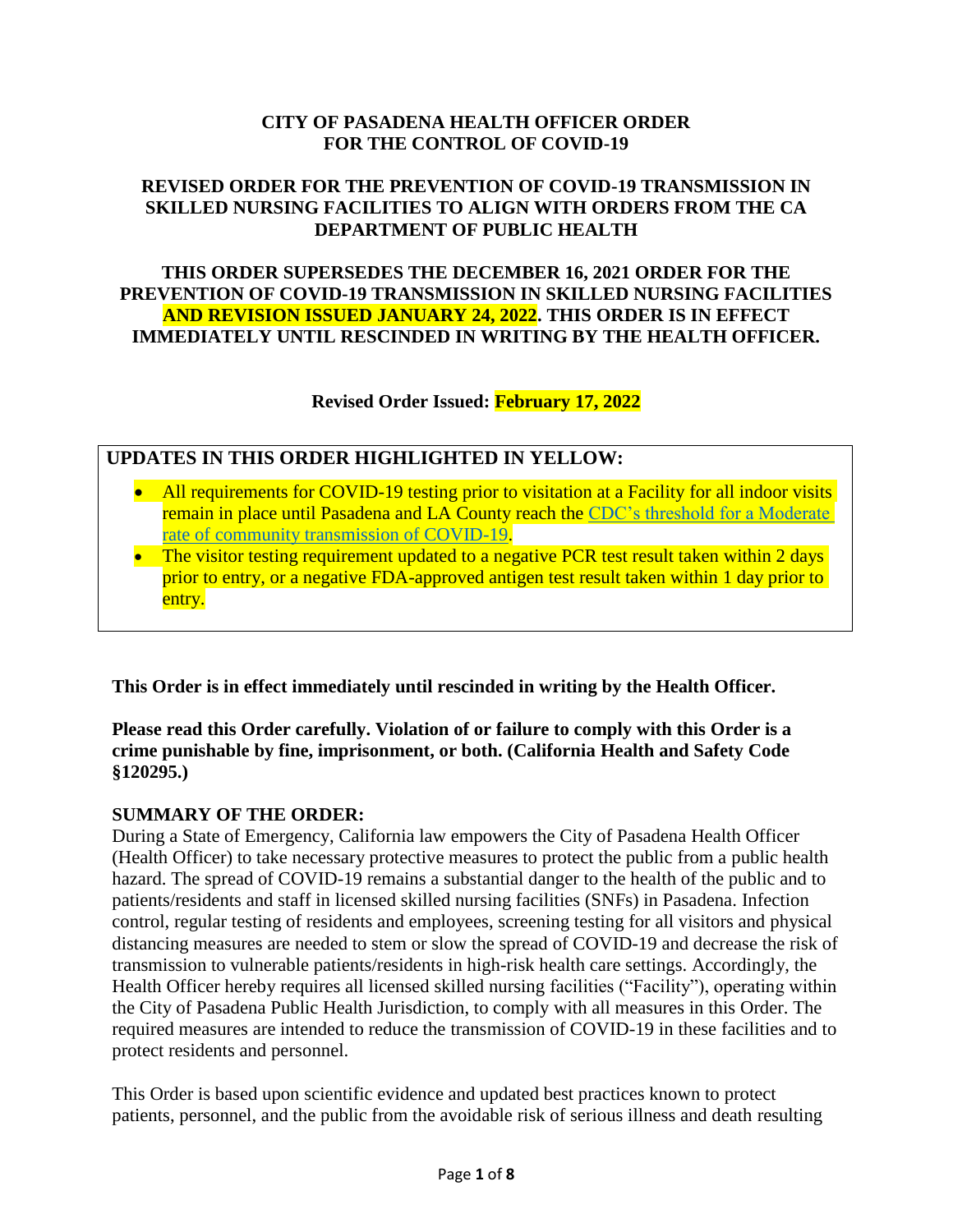from COVID-19, as well as to protect the health care system from a surge of cases. The required actions are consistent with guidance from the US Centers for Disease Control and Prevention (CDC), the US Centers for Medicare & Medicaid Services (CMS), the California Department of Public Health (CDPH).

Compliance with this Order is required because the City Health Officer has determined that:

- There continues to be very [HIGH](https://covid.cdc.gov/covid-data-tracker/#county-view) community transmission of COVID-19 in Pasadena and in surrounding Los Angeles County (as those terms are defined by the CDC Indicators for Levels of Transmission), which continues to present a significant risk of harm to the health of residents, driven by the Omicron variant of the SARS-CoV-2 virus.
- The Omicron variant spreads more easily than the original virus that causes COVID-19 and the Delta variant. The CDC expects that people with Omicron infection can spread the virus to others, even if they are vaccinated or do not have symptoms. Current vaccines lower the risk of infection and help protect those who are infected from severe illness, hospitalization, and death, with the greatest protection provided by up to date vaccination status including booster doses, when the individual is eligible.
- The communal nature of SNFs and the population served (generally older adults with underlying medical conditions) put those living in SNFs at increased risk of contact with the virus and severe illness from COVID-19 if infected.
- Physical distancing measures alone may not be effective in SNFs due to the concentration of individuals and the nature of the services provided to residents.
- Due to the current very HIGH rates of community transmission of COVID-19 in Pasadena and surrounding Los Angeles County, visitors to SNFs and staff may be unknowingly infected with COVID-19 (i.e., are asymptomatic or pre-symptomatic) and may transmit the virus to patients/residents or staff. Limiting non-essential contact and prohibiting access from individuals with fever or respiratory symptoms and individuals who have been in contact with people who have COVID-19 reduces the chance for exposure to COVID-19 for vulnerable patients/residents.

### **UNDER THE AUTHORITY OF THE CALIFORNIA HEALTH AND SAFETY CODE SECTIONS 120175 et seq., AND THE PASADENA MUNICIPAL CODE SECTION 8.04.010, THE CITY OF PASADENA HEALTH OFFICER ORDERS:**

## **1. Entry and Access to the Facility**

**a.** The facility can only allow entry and access to staff, first responders including emergency service personnel, contracted healthcare professionals including consultants and service providers, and essential visitors and other permitted visitors, as per latest California Department of Public Health (CDPH) [All Facilities Letter](https://www.cdph.ca.gov/Programs/CHCQ/LCP/Pages/AFL-20-22.aspx)  [\(AFL\)](https://www.cdph.ca.gov/Programs/CHCQ/LCP/Pages/AFL-20-22.aspx), posted at: [https://www.cdph.ca.gov/Programs/CHCQ/LCP/Pages/AFL-20-](https://www.cdph.ca.gov/Programs/CHCQ/LCP/Pages/AFL-20-22.aspx) [22.aspx](https://www.cdph.ca.gov/Programs/CHCQ/LCP/Pages/AFL-20-22.aspx) and reflected in the Los Angeles County Department of Public Health (LAC DPH) SNF Guidance: [http://ph.lacounty.gov/acd/ncorona2019/healthfacilities/snf/prevention.](http://ph.lacounty.gov/acd/ncorona2019/healthfacilities/snf/prevention)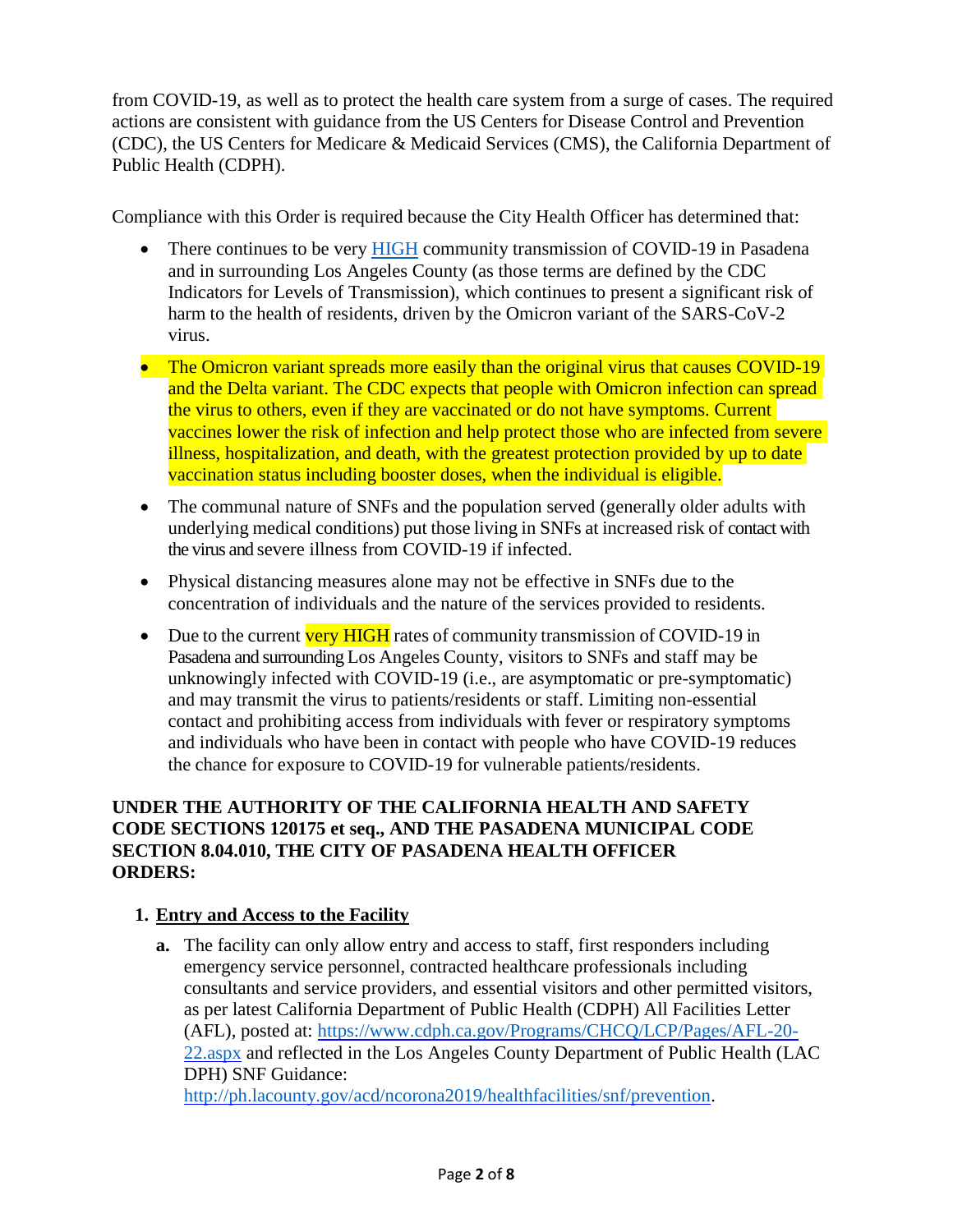Essential visitors (as defined in CDPH AFL 20-22 [https://www.cdph.ca.gov/Programs/CHCQ/LCP/Pages/AFL-20-22.aspx\)](https://www.cdph.ca.gov/Programs/CHCQ/LCP/Pages/AFL-20-22.aspx) are exempt from the testing requirement above and cannot be restricted access to any zone within the Facility.

- **b.** The Facility must require all persons to undergo an entry screening as directed by PPHD and as described in the LAC DPH SNF Guidance: [http://ph.lacounty.gov/acd/ncorona2019/healthfacilities/snf/prevention.](http://ph.lacounty.gov/acd/ncorona2019/healthfacilities/snf/prevention) This includes all staff, residents, and essential and non-essential (general) visitors. Anyone with a fever or symptoms of COVID-19 is prohibited from entering the Facility. The only exception to entry screening is Emergency Medical Service (EMS) workers.
- **c.** Facilities shall ensure that all Facility residents, employees, contracted healthcare professionals including consultants and services providers, and other staff, regardless of their COVID-19 vaccination status, who may encounter residents shall undergo once-weekly COVID-19 testing to screen for infection. Those who show documentation of recovery from COVID-19 within the last 90 days (i.e., a positive COVID-19 viral test result on a sample taken no more than 90 days before) are exempt from this requirement.
- **d.** For purposes of this Order: "Premises" includes, without limitation, the buildings, grounds, facilities, driveways, parking areas, and public spaces within the legal boundaries of a Facility.

## **2. Follow PPHD Directives regarding Staff Return to Work**

**a.** All healthcare workers must be cleared by PPHD in order to return to work. Complete return to work clearance form at : [https://healthforms.cityofpasadena.net/v/WorkClearanceForm.](https://healthforms.cityofpasadena.net/v/WorkClearanceForm) Contact [nursing@cityofpasadena.net](mailto:nursing@cityofpasadena.net) with questions.

## **3. Follow PPHD Directives and COVID-19 Testing Requirements regarding Non-Essential Visitation**

- **a.** Visitation should be resumed and conducted in compliance with PPHD directives, [LAC DPH Guidance,](http://ph.lacounty.gov/acd/ncorona2019/snf.htm#groupactivities) [http://ph.lacounty.gov/acd/ncorona2019/snf.htm#groupactivities,](http://ph.lacounty.gov/acd/ncorona2019/snf.htm%23groupactivities) and [CDPH](https://www.cdph.ca.gov/Programs/CID/DCDC/Pages/COVID-19/Order-of-the-State-Public-Health-Officer-Requirements-for-Visitors-in-Acute-Health-Care-and-Long-Term-Care-Settings.aspx)  [orders/requirements,](https://www.cdph.ca.gov/Programs/CID/DCDC/Pages/COVID-19/Order-of-the-State-Public-Health-Officer-Requirements-for-Visitors-in-Acute-Health-Care-and-Long-Term-Care-Settings.aspx) [https://www.cdph.ca.gov/Programs/CID/DCDC/Pages/COVID-19/Order-of-the-](https://www.cdph.ca.gov/Programs/CID/DCDC/Pages/COVID-19/Order-of-the-State-Public-Health-Officer-Requirements-for-Visitors-in-Acute-Health-Care-and-Long-Term-Care-Settings.aspx)[State-Public-Health-Officer-Requirements-for-Visitors-in-Acute-Health-Care-and-](https://www.cdph.ca.gov/Programs/CID/DCDC/Pages/COVID-19/Order-of-the-State-Public-Health-Officer-Requirements-for-Visitors-in-Acute-Health-Care-and-Long-Term-Care-Settings.aspx)[Long-Term-Care-Settings.aspx.](https://www.cdph.ca.gov/Programs/CID/DCDC/Pages/COVID-19/Order-of-the-State-Public-Health-Officer-Requirements-for-Visitors-in-Acute-Health-Care-and-Long-Term-Care-Settings.aspx)
- **b.** Until Pasadena and LAC's COVID-19 case rates reach the CDC's threshold for a Moderate rate of community transmission of COVID-19 (10 to 49.99 new cases of COVID-19 per 100,000 persons in the past 7 days), all visitors who are two years of age or older, regardless of vaccination or booster status, must provide the Facility with their proof of the following for all indoor visits at a Facility:
	- i. A negative PCR test result taken within  $\frac{2 \text{ days}}{2 \text{ days}}$  prior to entry, or
	- ii. A negative FDA-approved antigen test result taken within **1 day** prior to entry.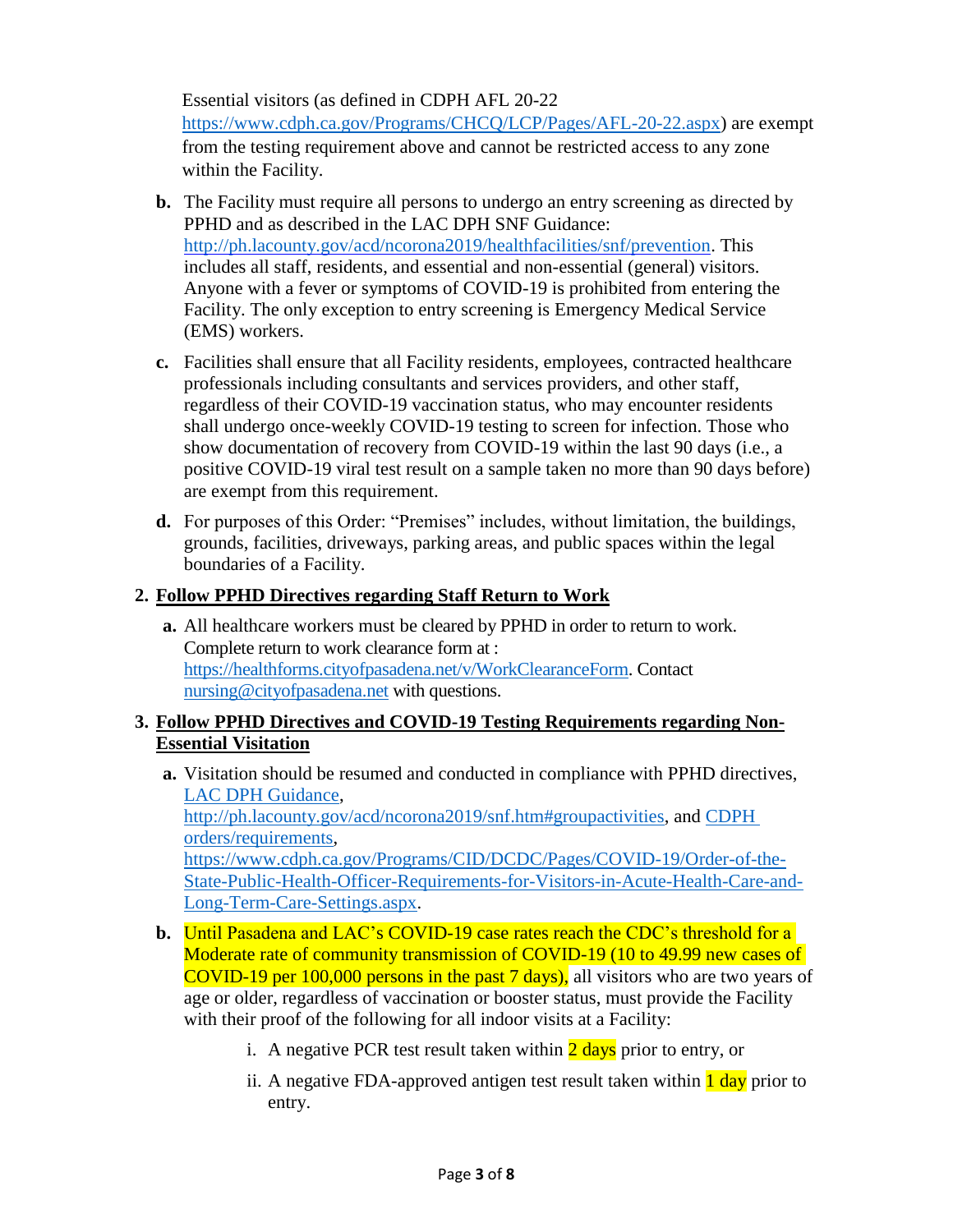- iii.Visitors who visit for multiple consecutive days are required to show proof of a negative FDA-approved SARS Co-V-2 test at least every third day (e.g., test on day 1, day 4, day 7 and so on).
- **c.** Once Pasadena and LAC reached the CDC's threshold for a Moderate rate of community transmission of COVID-19, visitors who show proof they are up to date (up to date means fully vaccinated and received a booster dose or fully vaccinated but not yet booster-eligible) on their COVID-19 vaccinations are not required to provide proof of a negative test result prior to indoor visitation.
- **d.** Visitors who have not undergone testing for COVID-19 prior to the visit should not be refused visitation at the Facility and should be provided an FDA-approved antigen test, if possible, at the Facility on the day of the visit prior to beginning the visit.
- **e.** Visitors who show documentation of recovery from COVID-19 within the last 90 days (i.e., a positive COVID-19 viral test result on a sample taken no more than 90 days before) are exempt from this requirement.
- **f.** Visitors who are 18 years of age or older must present photo identification with their proof of a negative test result.
- **g.** Emergency medical services personnel and essential visitors (as defined in [CDPH](https://www.cdph.ca.gov/Programs/CHCQ/LCP/Pages/AFL-20-22.aspx)  [AFL 20-22\)](https://www.cdph.ca.gov/Programs/CHCQ/LCP/Pages/AFL-20-22.aspx) are exempt from vaccination verification and testing requirements above and cannot be restricted access to any zone within the Facility.
- **h.** Facilities must have a plan in place for tracking verified visitor vaccination status and documentation of a negative FDA-approved SARS-CoV-2 test. These records must be made available, upon request, to PPHD for purposes of case investigation.

# **4. Follow PPHD Directives regarding Communal Dining and Group Activities**

**a.** The Facility should only resume and conduct communal dining and group activities in compliance with PPHD directives and LAC DPH Guidance: [http://ph.lacounty.gov/acd/ncorona2019/snf.htm#groupactivities.](http://ph.lacounty.gov/acd/ncorona2019/snf.htm%23groupactivities)

# **5. Maintain Separate Areas and Staff for Patients with or Suspected of Having COVID-19**

**a.** The Facility shall establish separate areas within the Facility for residents/patients who have tested positive for COVID-19 and for those who are displaying symptoms associated with COVID-19, as directed by PPHD and described in the "Cohorting" section of the LAC DPH SNF Guidance: [http://ph.lacounty.gov/acd/ncorona2019/snf.htm#cohorting.](http://ph.lacounty.gov/acd/ncorona2019/snf.htm%23cohorting)

## **6. All Facility Staff and Residents Must Wear Appropriate Personal Protective Equipment (PPE)**

- **a.** The Facility shall require all staff to wear appropriate PPE as directed by PPHD and described in the LAC DPH SNF Guidance: [http://ph.lacounty.gov/acd/ncorona2019/snf.htm#InfectionPrevention.](http://ph.lacounty.gov/acd/ncorona2019/snf.htm%23InfectionPrevention)
- **b.** The Facility is required to provide each resident with a clean non-medical face covering as frequently as needed and at least daily. Please refer to "Universal Source Control" section of LAC DPH SNF Guidance: [http://ph.lacounty.gov/acd/ncorona2019/snf.htm#InfectionPrevention.](http://ph.lacounty.gov/acd/ncorona2019/snf.htm%23InfectionPrevention)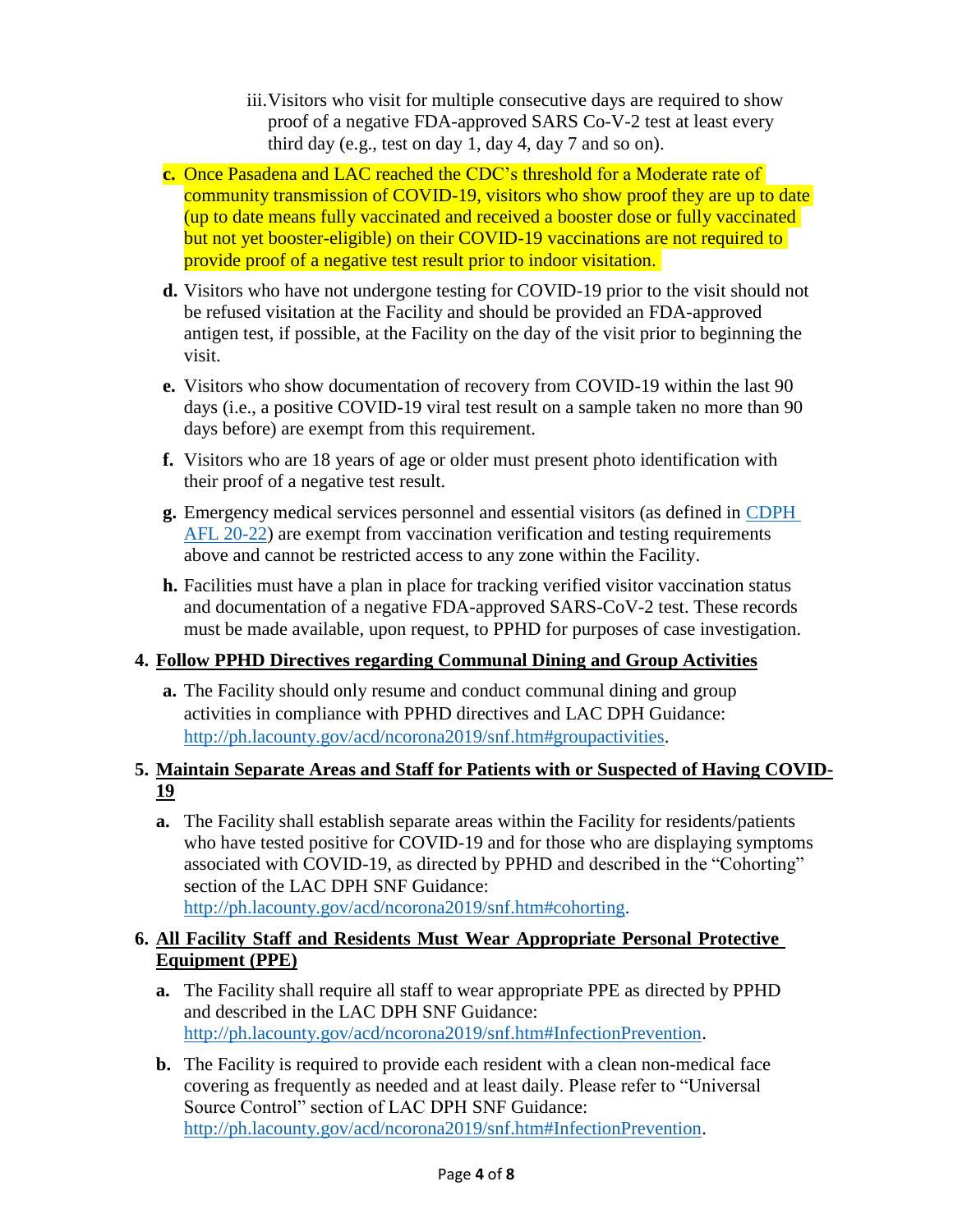## **7. Follow PPHD-Recommended Infection Control Directives**

**a.** The Facility must follow all infection control guidance as directed by PPHD and in the "Infection Prevention and Control Considerations" section of the LAC DPH SNF Guidance:

[http://ph.lacounty.gov/acd/ncorona2019/snf.htm#InfectionPrevention.](http://ph.lacounty.gov/acd/ncorona2019/snf.htm%23InfectionPrevention)

## **8. Review and Comply with Interfacility Transfer Rules**

**a.** The Facility shall review and comply with State and PPHD directives regarding the transfer of patients to a licensed acute-care hospital or another congregate health care facility and regarding the return of patients to the Facility from a licensed acute-care hospital or another congregate health care facility, including following LAC DPH COVID-19 Interfacility Transfer Rules:

[http://ph.lacounty.gov/acd/NCorona2019/InterfacilityTransferRules.htm.](http://ph.lacounty.gov/acd/NCorona2019/InterfacilityTransferRules.htm) PPHD will make final determinations regarding a Facility's inability to comply with State, LAC DPH, and PPHD guidance regarding the transfer and return of patients to the Facility.

## **9. Take Any Additional Actions, as Directed by PPHD to Prevent and Mitigate Outbreaks**

**a.** These additional actions may include, but are not limited to, testing of patients/residents and staff. This may include individuals with and without symptoms, as requested or per guidance provided by PPHD and the California Department of Public Health. All testing results should be submitted to PPHD within 24 hours of receipt.

### **10. Take the Following Actions to Mitigate Influenza Introduction and Transmission**

- **a.** Offer influenza immunization to all Facility residents.
- **b.** Maintain a record of influenza immunization status of residents; this should document the date a person was immunized or the reason for declination.
- **c.** Maintain a record of influenza immunization status of staff; this should document the date the staff was immunized.
- **d.** Provide information on influenza vaccination status of residents and staff to PPHD if requested.
- **e.** Encourage all allowed, non-essential persons to get immunized for the current influenza season at least two weeks prior visiting the Facility. This will help decrease the risk of influenza transmission to residents and staff within the Facility.
- **f.** For influenza immunization information, toolkits, and locations, please visit: <http://ph.lacounty.gov/ip/influenza.htm> and [https://vaccinefinder.org/find-vaccine.](https://vaccinefinder.org/find-vaccine) For the Pasadena Health Officer Order requiring influenza vaccination of Healthcare Workers, visit: [https://www.cityofpasadena.net/public-health/health-order/influenza/.](https://www.cityofpasadena.net/public-health/health-order/influenza/)

### **11. Report ALL Facility Staff and Residents with Suspected/Confirmed COVID-19 Illnesses and Deaths to PPHD**

**a.** The Facility shall report all confirmed or suspected COVID-19 cases and deaths within 24 hours to PPHD. For more information see: https://www.cityofpasadena.net/public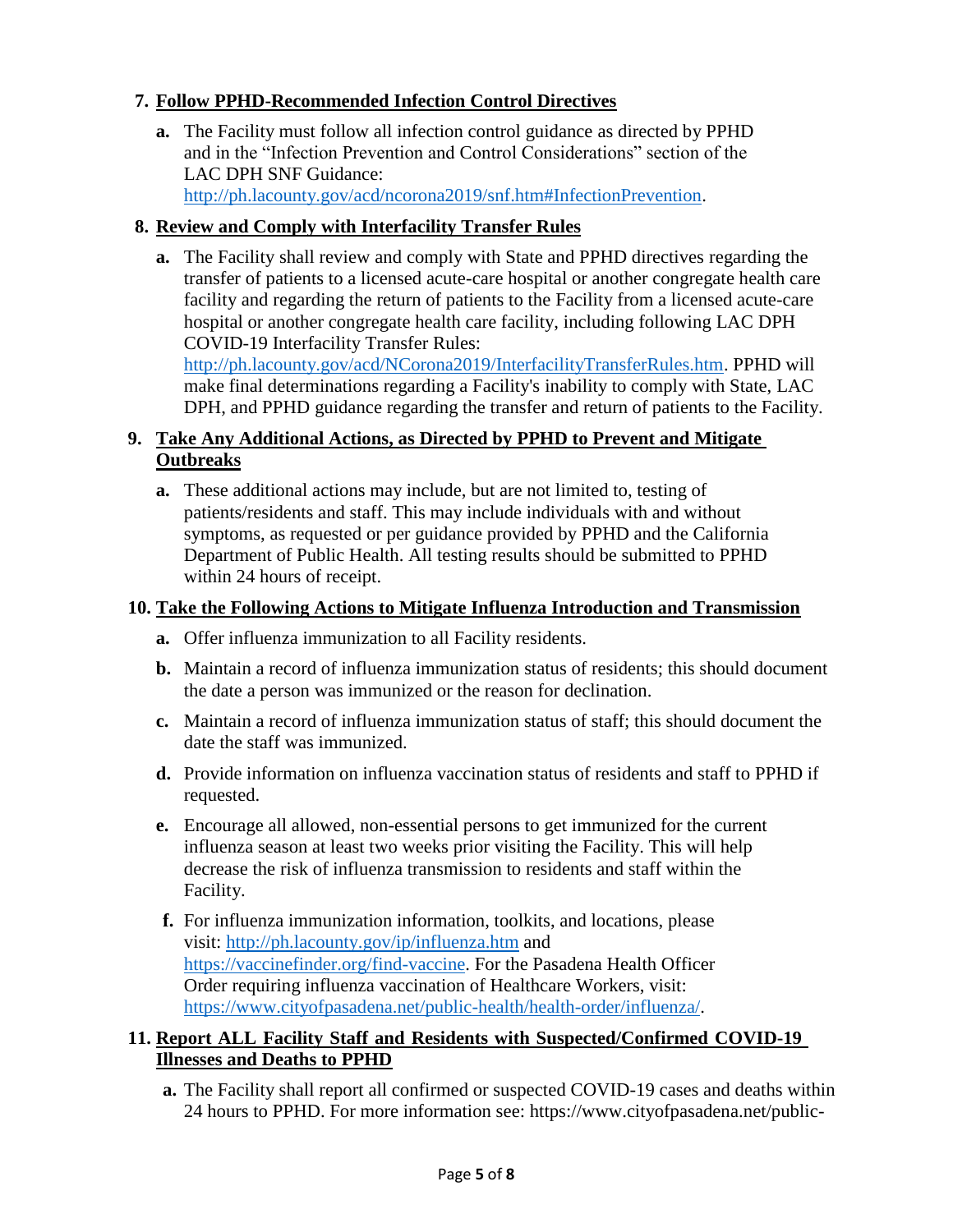health/healthcare-providers/

- i. Healthcare providers must report all patients with a positive PCR/NAAT or antigen test for COVID-19 within one day. Report positive test results using the [COVID-19 Provider Reporting Form.](https://www.cityofpasadena.net/public-health/wp-content/uploads/sites/32/COVID19-Lab-Results-Reporting-Form.pdf?v=1639521790018)
- ii. COVID-19 associated deaths must be reported by healthcare providers within 24 hours by completing the [Novel Coronavirus Death Report PDF](http://publichealth.lacounty.gov/acd/Diseases/EpiForms/COVID19DeathSaveable.pdf)  [form](http://publichealth.lacounty.gov/acd/Diseases/EpiForms/COVID19DeathSaveable.pdf) and send via secure by email to [nursing@cityofpasadena.net](mailto:nursing@cityofpasadena.net) or fax to 626-744-6115.

#### **12. Offer, Track and Report COVID-19 Immunizations, as Directed by PPHD**

- **a.** The Facility must offer COVID-19 immunization to all residents and Facility staff including directly employed staff and staff not directly employed by the Facility, paid and non-paid, who regularly enter Facility premises one time per week (7 days) or more.
	- i. For residents who have been discharged or transferred to another facility by the time the second dose is due, the Facility that administered the first dose should ensure follow-up to offer the second dose.
	- ii. For staff who no longer regularly work at or visit the Facility that administered the first dose by the time the second dose is due, the same Facility should ensure follow-up to offer the second dose if requested.
- **b.** The Facility must maintain a record of COVID-19 immunization status of residents; for residents who were immunized at the Facility, this record should document the date(s) the resident was immunized, the specific immunization administered, and other information as specified by the State.
- **c.** The Facility must maintain a record of COVID-19 immunization status of staff; this should document the date(s) the staff member was immunized; for staff members who have a medical or religious exemption, there must be documentation of the Facilityapproved exemption.
- **d.** The Facility must provide information on COVID-19 immunization status of residents and staff to PPHD, if requested.
- **e.** For COVID-19 vaccine information and clinic locations, visit: [https://www.cityofpasadena.net/public-health/covid-19-vaccine/.](https://www.cityofpasadena.net/public-health/covid-19-vaccine/)

#### **13. Follow PPHD and CDPH Requirements for Infection Preventionist Staffing, Infection Prevention and Control Training, and Quality Improvement**

- **a.** Infection Preventionist Requirement:
	- i. The Facility's number of full-time Infection Preventionists (IPs) must be adequate to implement an Infection Prevention and Control (IPC) Program as required by [CDPH AFL 20-84](https://www.cdph.ca.gov/Programs/CHCQ/LCP/Pages/AFL-20-84.aspx) with expanded eligibility and minimum qualifications as per [CDPH AFL 20-51.](https://www.cdph.ca.gov/Programs/CHCQ/LCP/Pages/AFL-21-51.aspx) Facilities deemed by PPHD to have insufficient IPs to meet these requirements will be directed to obtain additional IPs.
	- ii. At least one full-time facility IP must meet training requirements and carry out functions set forth by [CDPH AFL 20-84](https://www.cdph.ca.gov/Programs/CHCQ/LCP/Pages/AFL-20-84.aspx) and by [Assembly Bill \(AB\)](https://www.cdph.ca.gov/Programs/CHCQ/LCP/Pages/AFL-20-85.aspx)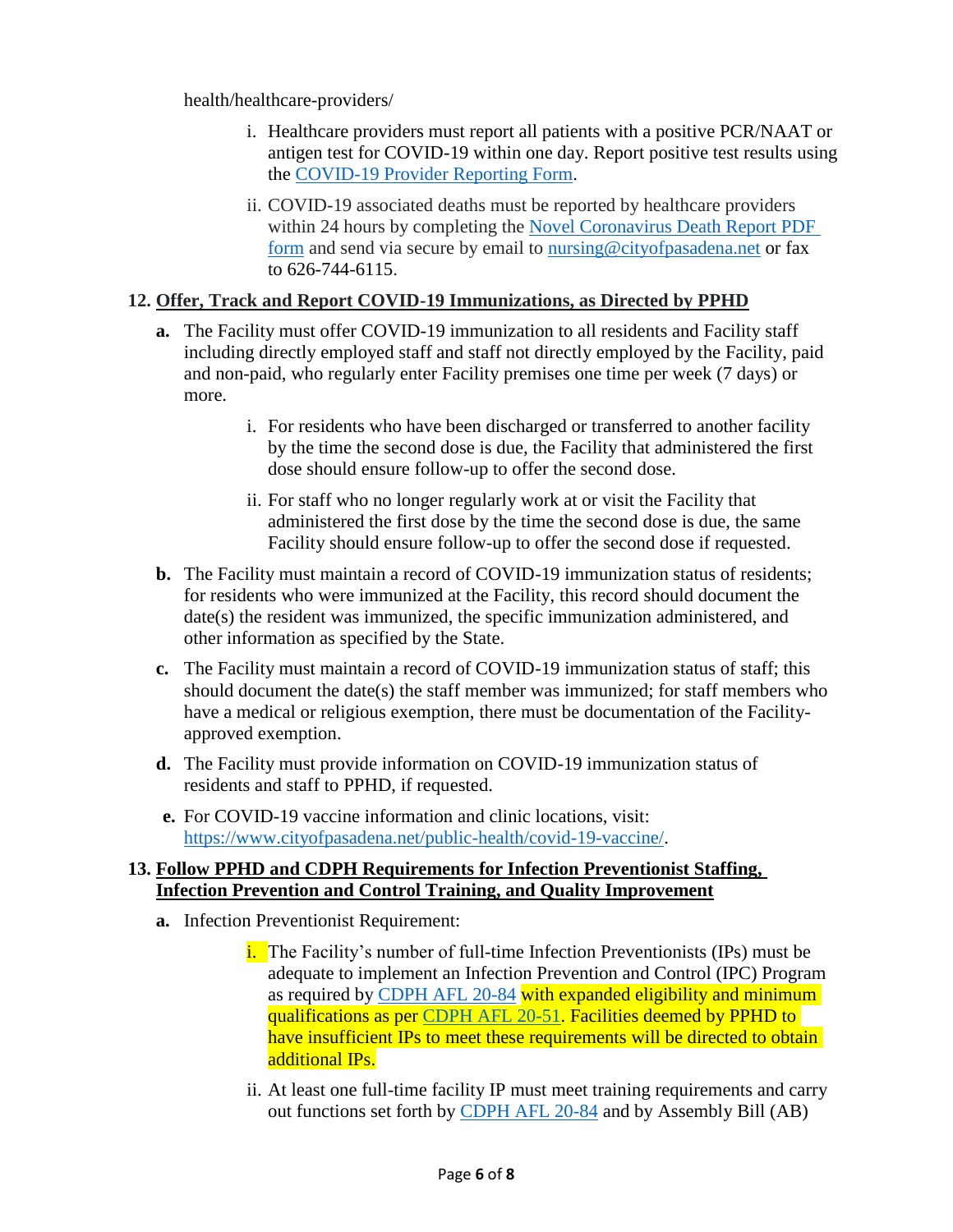[2644,](https://www.cdph.ca.gov/Programs/CHCQ/LCP/Pages/AFL-20-85.aspx) with expanded eligibility and minimum qualifications as per [CDPH](https://www.cdph.ca.gov/Programs/CHCQ/LCP/Pages/AFL-21-51.aspx)  [AFL 20-51.](https://www.cdph.ca.gov/Programs/CHCQ/LCP/Pages/AFL-21-51.aspx) Additional IP(s), if required by PPHD or CDPH/LAC DPH Health Facilities Inspection Division can be persons with approved training and who meet the eligibility and minimum qualifications per above AFLs.

- iii.These full time IP position(s) can be achieved by dividing responsibilities among more than one staff member; each staff member must meet the fulltime IPC training requirements for sharing the IP position. The Facility must have a documented plan in place on how IPC Program responsibilities are assigned over multiple staff members to meet the 40 hours per week requirement for one full-time IP.
- **b.** Mandatory Training for Infection Preventionist: Facilities must follow and meet the training requirements in [CDPH AFL 20-84.](https://www.cdph.ca.gov/Programs/CHCQ/LCP/Pages/AFL-20-84.aspx) All staff designated as IP must complete an approved Infection Prevention and Control (IPC) training that meets minimum requirements within 30 days of beginning the IP position as a new facility staff or designation to the IP position if previously employed, and annually thereafter.
- **c.** Mandatory Training for Facility Staff: All staff directly employed by the Facility, including ancillary staff and non-patient facing staff (including, but not limited to, dietary, environmental services, cleaning, laundry, administration, medical records, etc.) must complete infection control training that meets minimum requirements as directed by PPHD within 30 days of hire and annually thereafter. Facility must provide PPHD with the training curriculum upon request.
- **d.** Re-training for an Outbreak: All Facility staff must complete a PPHD-approved infection prevention training that meets minimum requirements within 3 days of the opening of the outbreak as determined by PPHD.
- **e.** Approved Infection Prevention and Control (IPC) Training **Resources**:
	- i. Please refer to the webpage "COVID-19: LAC DPH Guidance & Resources":<http://ph.lacounty.gov/acd/ncorona2019/healthfacilities/snf> for a list of all approved IPC trainings. Other training programs not listed may be considered on a case-by-case basis and must be first approved by PPHD, by contacting [nursing@cityofpasadena.net.](mailto:nursing@cityofpasadena.net)
	- ii. After completion of approved  $\overline{HC}$  training, both the staff member and SNF must retain records of training. The Facility must provide these records for review by PPHD, upon request.
- **f.** Infection Prevention and Control (IPC) Program Quality Improvement: The Facility must comply with PPHD on review and recommendations for improvement of their IPC Program and Quality Assurance Performance and Performance Improvement (QAPI) plan as it relates to IPC both during outbreak settings and non-outbreak settings.

## **14. Additional Terms**

**a.** This Order does not, in any way, restrict: (i) First responder access to the site(s) named in this Order during an emergency or (ii) local, state or federal officers, investigators, or medical or law enforcement personnel from carrying out their lawful duties at the site(s) named in this Order.